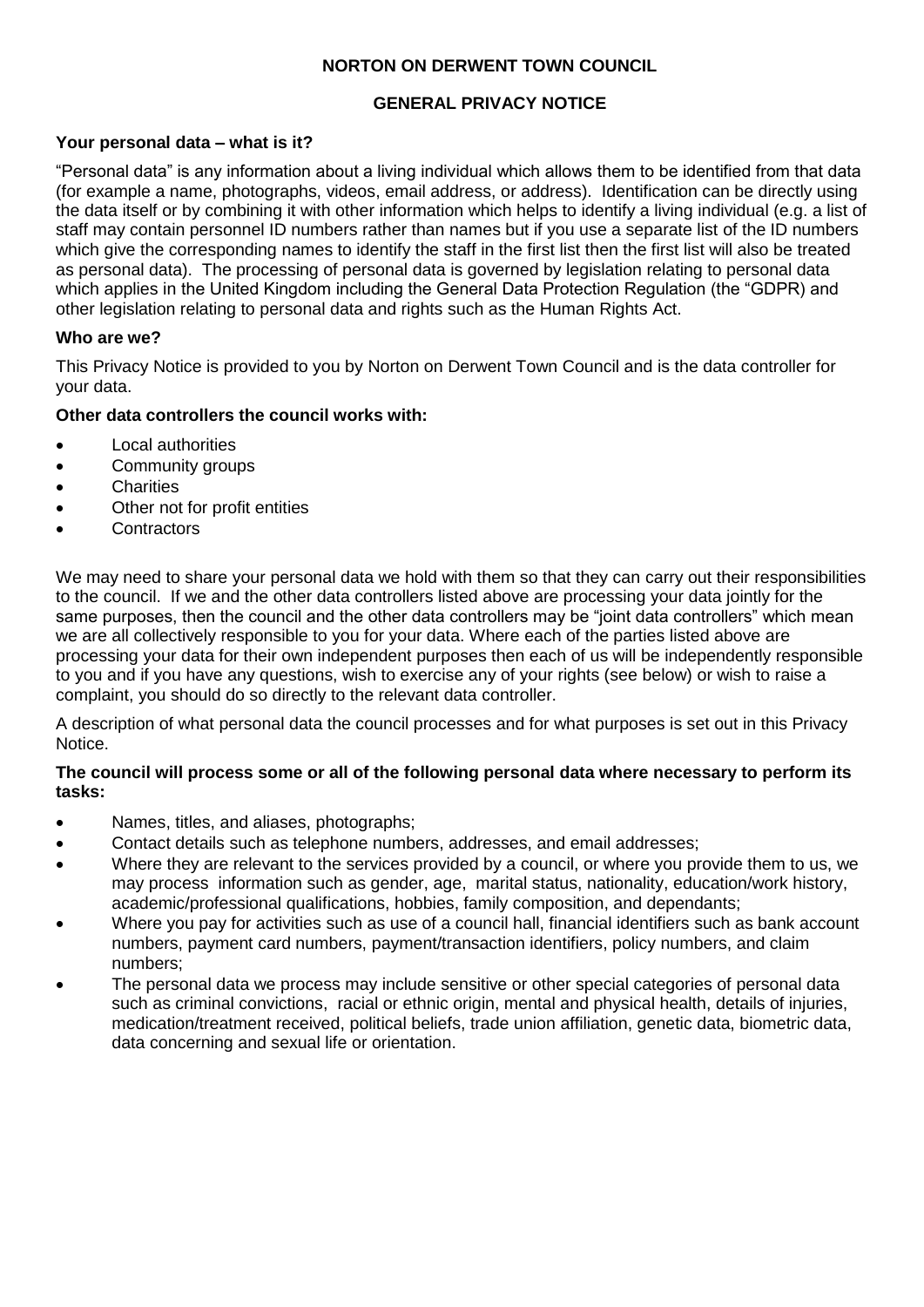### **How we use sensitive personal data**

- We may process sensitive personal data including, as appropriate:
	- information about your physical or mental health or condition in order to monitor sick leave and take decisions on your fitness for work;
	- your racial or ethnic origin or religious or similar information in order to monitor compliance with equal opportunities legislation;
	- in order to comply with legal requirements and obligations to third parties.
- These types of data are described in the GDPR as "Special categories of data" and require higher levels of protection. We need to have further justification for collecting, storing and using this type of personal data.
- We may process special categories of personal data in the following circumstances:
	- In limited circumstances, with your explicit written consent.
	- Where we need to carry out our legal obligations.
	- Where it is needed in the public interest.
- Less commonly, we may process this type of personal data where it is needed in relation to legal claims or where it is needed to protect your interests (or someone else's interests) and you are not capable of giving your consent, or where you have already made the information public.

### **Do we need your consent to process your sensitive personal data?**

 In limited circumstances, we may approach you for your written consent to allow us to process certain sensitive personal data. If we do so, we will provide you with full details of the personal data that we would like and the reason we need it, so that you can carefully consider whether you wish to consent.

### **The council will comply with data protection law. This says that the personal data we hold about you must be:**

- Used lawfully, fairly and in a transparent way.
- Collected only for valid purposes that we have clearly explained to you and not used in any way that is incompatible with those purposes.
- Relevant to the purposes we have told you about and limited only to those purposes.
- Accurate and kept up to date.
- Kept only as long as necessary for the purposes we have told you about.
- Kept and destroyed securely including ensuring that appropriate technical and security measures are in place to protect your personal data to protect personal data from loss, misuse, unauthorised access and disclosure.

## **We use your personal data for some or all of the following purposes:**

- To deliver public services including to understand your needs to provide the services that you request and to understand what we can do for you and inform you of other relevant services;
- To confirm your identity to provide some services;
- To contact you by post, email, telephone or using social media (e.g., Facebook, Twitter);
- To help us to build up a picture of how we are performing;
- To prevent and detect fraud and corruption in the use of public funds and where necessary for the law enforcement functions;
- To enable us to meet all legal and statutory obligations and powers including any delegated functions;
- To carry out comprehensive safeguarding procedures (including due diligence and complaints handling) in accordance with best safeguarding practice from time to time with the aim of ensuring that all children and adults-at-risk are provided with safe environments and generally as necessary to protect individuals from harm or injury;
- To promote the interests of the council;
- To maintain our own accounts and records;
- To seek your views, opinions or comments;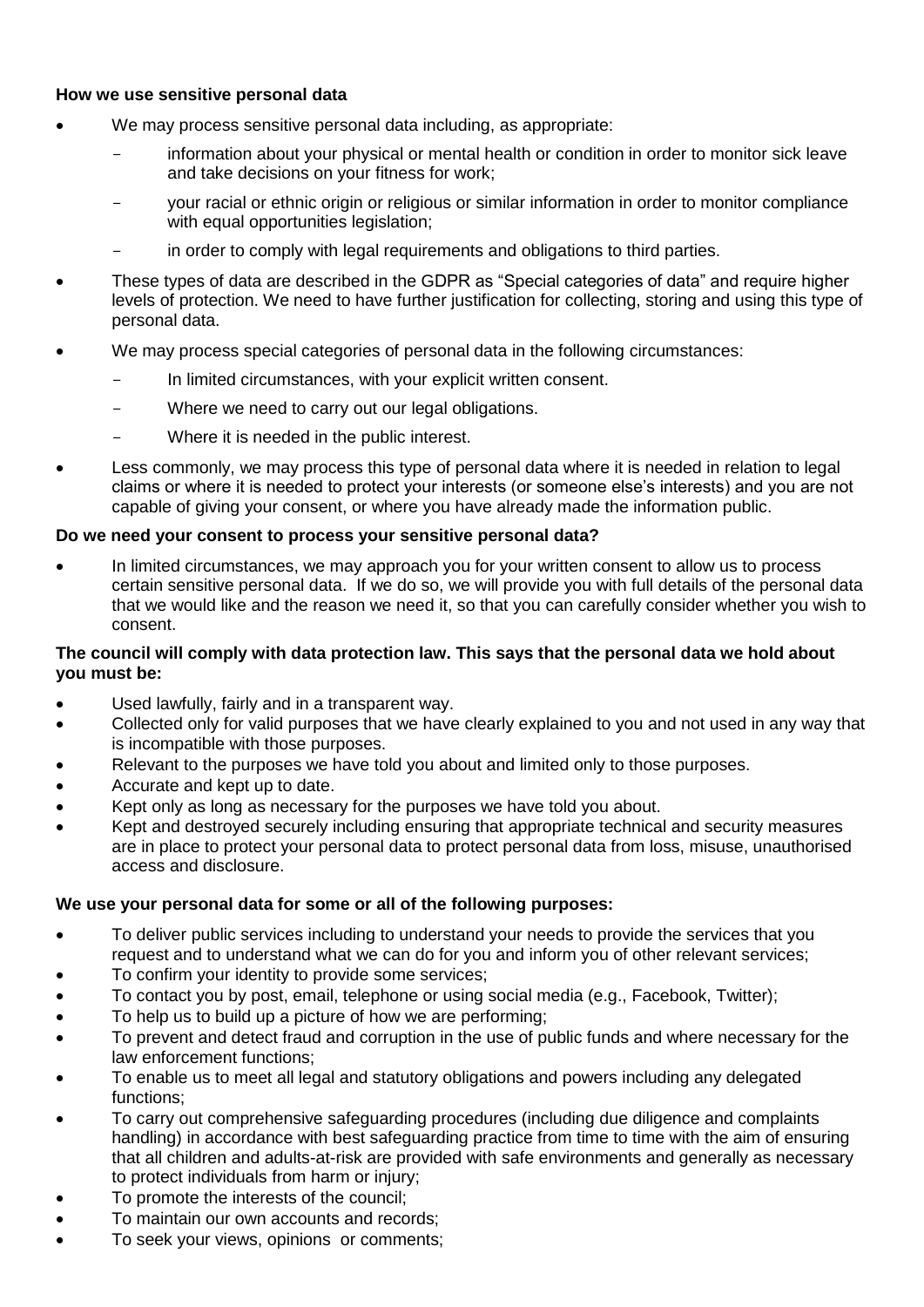- To notify you of changes to our facilities, services, events and staff, councillors and other role holders;
- To send you communications which you have requested and that may be of interest to you. These may include information about campaigns, appeals, other new projects or initiatives;
- To process relevant financial transactions including grants and payments for goods and services supplied to the council
- To allow the statistical analysis of data so we can plan the provision of services.

Our processing may also include the use of CCTV systems for the prevention and prosecution of crime.

# **What is the legal basis for processing your personal data?**

The council is a public authority and has certain powers and obligations. Most of your personal data is processed for compliance with a legal obligation which includes the discharge of the council's statutory functions and powers. Sometimes when exercising these powers or duties it is necessary to process personal data of residents or people using the council's services. We will always take into account your interests and rights. This Privacy Notice sets out your rights and the council's obligations to you.

We may process personal data if it is necessary for the performance of a contract with you, or to take steps to enter into a contract. An example of this would be processing your data in connection with the use of sports facilities, or the acceptance of an allotment garden tenancy

Sometimes the use of your personal data requires your consent. We will first obtain your consent to that use.

## **Sharing your personal data**

This section provides information about the third parties with whom the council may share your personal data. These third parties have an obligation to put in place appropriate security measures and will be responsible to you directly for the manner in which they process and protect your personal data. It is likely that we will need to share your data with some or all of the following (but only where necessary):

- The data controllers listed above under the heading "Other data controllers the council works with";
- Our agents, suppliers and contractors. For example, we may ask a commercial provider to publish or distribute newsletters on our behalf, or to maintain our database software;
- On occasion, other local authorities or not for profit bodies with which we are carrying out joint ventures e.g. in relation to facilities or events for the community.

## **How long do we keep your personal data?**

We will keep some records permanently if we are legally required to do so. We may keep some other records for an extended period of time. For example, it is currently best practice to keep financial records for a minimum period of 8 years to support HMRC audits or provide tax information. We may have legal obligations to retain some data in connection with our statutory obligations as a public authority. The council is permitted to retain data in order to defend or pursue claims. In some cases the law imposes a time limit for such claims (for example 3 years for personal injury claims or 6 years for contract claims). We will retain some personal data for this purpose as long as we believe it is necessary to be able to defend or pursue a claim. In general, we will endeavour to keep data only for as long as we need it. This means that we will delete it when it is no longer needed.

## **Your rights and your personal data**

You have the following rights with respect to your personal data:

When exercising any of the rights listed below, in order to process your request, we may need to verify your identity for your security. In such cases we will need you to respond with proof of your identity before you can exercise these rights.

#### *1) The right to access personal data we hold on you*

- At any point you can contact us to request the personal data we hold on you as well as why we have that personal data, who has access to the personal data and where we obtained the personal data from. Once we have received your request we will respond within one month.
- There are no fees or charges for the first request but additional requests for the same personal data or requests which are manifestly unfounded or excessive may be subject to an administrative fee.